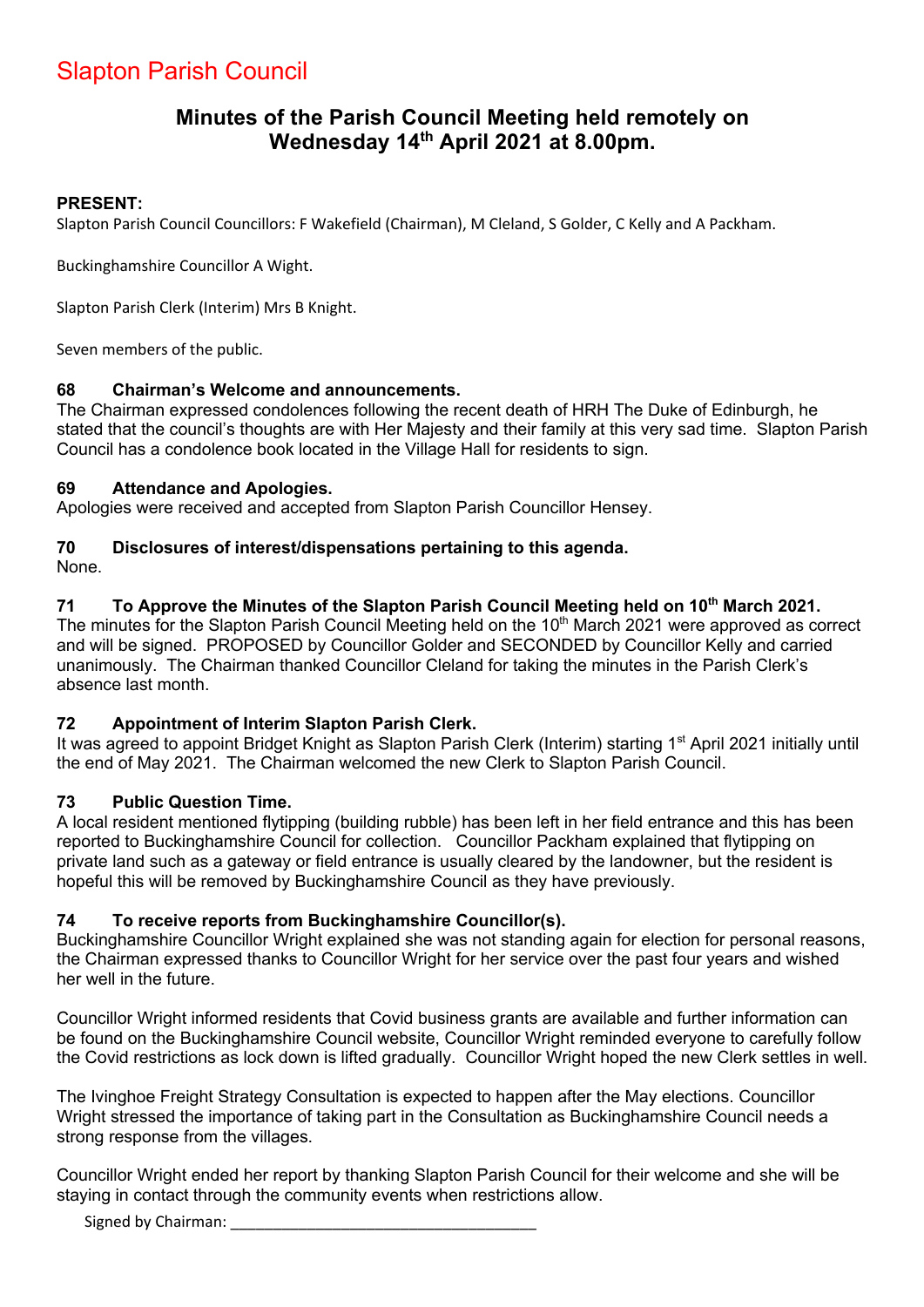#### **75 To appoint Trevor Beeches as Internal Auditor for Slapton Parish Council.**

It was agreed to appoint Trevor Beeches as Internal Auditor for 2020/21.

#### **76 Planning Application(s):**

21/00895/APP Removal of condition 5 (The existing signage attached to the building shall be retained in situ and shall not otherwise be altered or re-sited without prior agreement in writing of the local planning authority) relating to application 18/03976/APP 1 Horton Road, Slapton, Buckinghamshire LU7 9DB.

Objection PROPOSED by Councillor Packham and SECONDED by Councillor Golder and carried unanimously.

#### **77 Footpaths, Bridleways and Roads.**

- Provision of 30MPH repeater signs in Horton/Slapton this will be deferred to a meeting after the May elections. A Horton resident has contacted Buckinghamshire Council about problems she has accessing her drive near the width restriction, Buckinghamshire Councillor Wright has escalated this within Bucks for a timely response to the resident.
- Councillor Cleland will request a site visit with the Buckinghamshire Local Area Technician.
- Horton speed restriction a discussion took place about the location of the speed restriction and this will be deferred to a meeting after the May elections.
- Councillors Packham and Golder will organise for the MVAS to be moved to Horton, having been located in Slapton for four months.
- Village name sign Councillor Packham has received a quotation for a new Slapton sign at a cost of £5,000. Over the next few months, the reserves will be reviewed, and the village sign will be considered at a future meeting.

#### **78 Recreation Ground.**

Bollards by Bury Farm Close entrance to recreation ground – a discussion took place, it was decided the Parish Clerk will check with the insurers regarding insurance cover for any future encroachments onto the recreation ground and any repairs to any damage or rubbish removal.

Following a request from a resident in Mill Road it was agreed to allow a pedestrian gate from their property to the recreation ground. The gate must open onto their land and not the recreation ground. The Parish Clerk will inform the resident.

#### **79 Village Hall Survey.**

Councillor Golder gave an update and the closing date for the survey is 23<sup>rd</sup> April 2021. Ivinghoe Parish Councillor Stephen Lott will act as an independent person to review the results.

#### **80 Slapton Parish Council Website.**

The new website will be ready soon and should be operational by the end of the month.

#### **81 S106 Monies.**

A discussion took place about a new path or playground/fitness equipment and Councillor Kelly and the Parish Clerk will meet to work on this.

#### **82 Clerk's Report.**

- Defibrillator enquires will be made to find an electrician to install the Horton defibrillator.
- Post Box it was agreed to install a post box for Slapton Parish Council to be located at the Village Hall the cost of the post box is £64.99.
- Signs for Grove it was agreed to purchase bin signs and poster for  $£75$ .